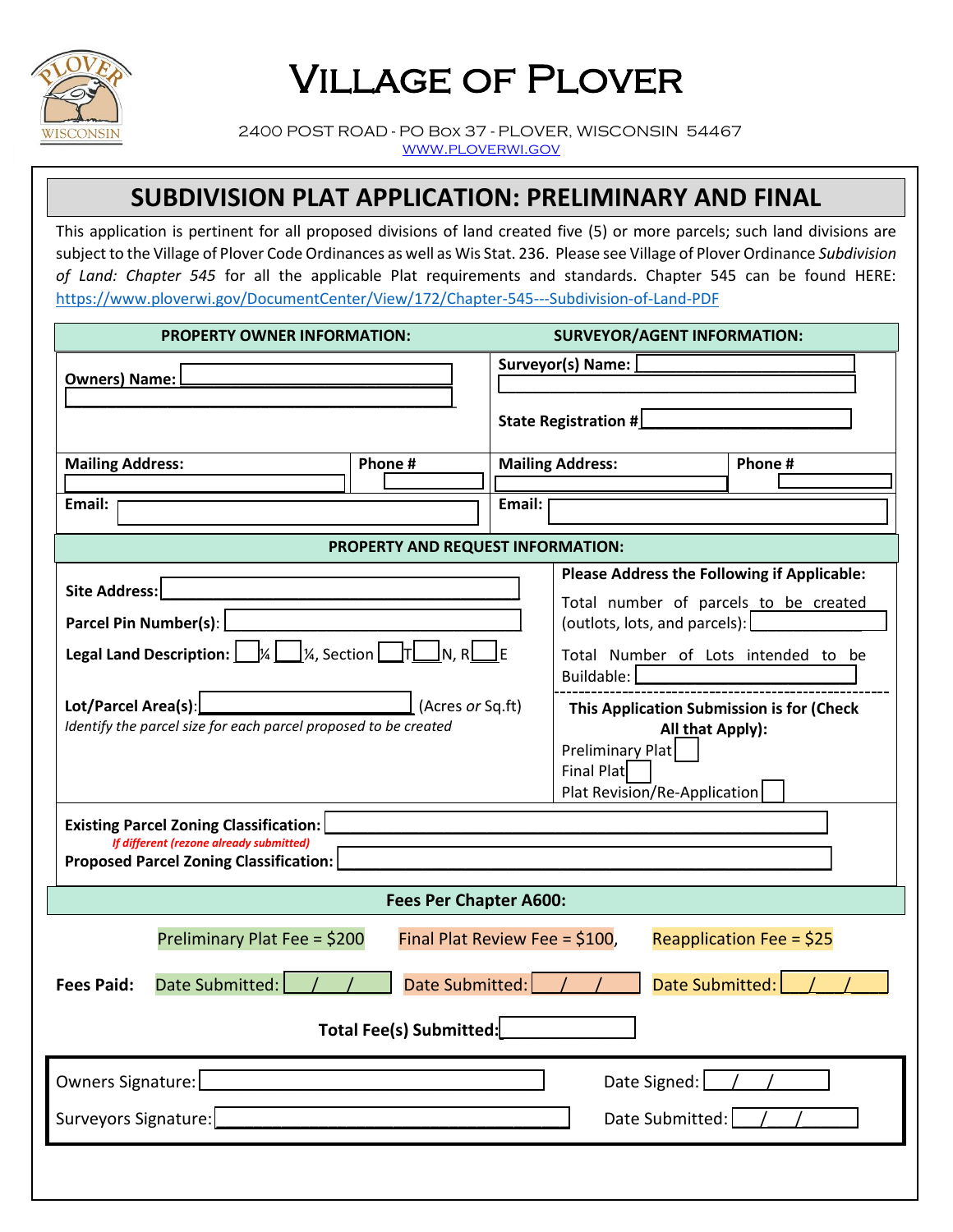

# Village of Plover

 2400 POST ROAD - PO Box 37 - PLOVER, WISCONSIN 54467 [www.ploverwi.gov](http://www.ploverwi.gov/)

### **INTERNAL (OFFICE USE ONLY):**

| Timeline and Important Dates:         |  |                              |  |  |  |  |
|---------------------------------------|--|------------------------------|--|--|--|--|
| <b>Preliminary Consultation Date:</b> |  |                              |  |  |  |  |
| Preliminary Plat Submitted:           |  | <b>Final Plat Submitted:</b> |  |  |  |  |
| <b>Plan Commission Action:</b>        |  | Date of Action:              |  |  |  |  |
| <b>Village Board Action:</b>          |  | Date of Action:              |  |  |  |  |
|                                       |  |                              |  |  |  |  |

#### **Plat Approval Procedures:**

#### **Preliminary consultation.**

- **Prior to presenting a preliminary plat** or layout of a possible subdivision, the developer should meet with the Community Development Manager, Village Engineer, and any other department heads deemed necessary to review chapter 545 and other areas of the Village Ordinances which may apply to the project.
- **Prior to presenting a preliminary plat** or layout of a possible subdivision, the developer or their representative shall meet with at least two of the following Village officials to go over the layout and use of the proposed subdivision: Village President, Village Administrator, Community Development Manager or Village Engineer

#### **Preliminary Plat Procedure:**

- **At least five days** prior to the next Plan Commission meeting, a copy (hard copy or digital) shall be presented to the Village Clerk, who shall then forward copies to the appropriate Village staff for comment and schedule it for consideration at the next Plan Commission meeting. The plat shall be prepared at a scale of not more than 100 feet to the inch, shall be clearly marked "Preliminary Plat" and shall show correctly on its face the following information:
	- o Title under which the proposed subdivision is to be recorded.
	- o Legal description and general location of the proposed subdivision.
	- o Date, scale and North arrow.
	- $\circ$  Names and addresses of the owner, subdivider and land surveyor preparing the plat.
	- $\circ$  The entire area contiguous to the proposed plat owned or controlled by the subdivider shall be included even though only a portion of the area is proposed for immediate development.
	- o All other items listed in § 545-7B of chapter 545, although some of these requirements may be waived if they are not pertinent to the area to be subdivided.
- **Within 20 days** of the date of receiving the copies of the plat, any state or county agency having authority to review the plat shall notify the subdivider and all approving or objecting authorities of any objection based upon failure of the plat to comply with the statutes or rules which its examination is authorized to cover, or, if all objections have been satisfied, it shall so certify on the face of a copy of the plat and return that copy to the Village Clerk. The plat shall not be approved or deemed approved until any objections have been satisfied. If the objecting agency fails to act within the twenty-day limit it shall be deemed to have no objection to the plat.
- **The Village Board,** upon the recommendation of the Plan Commission, shall, within 90 days of the filing of the plat, approve, approve conditionally or reject the plat or map following review of the preliminary plat and other material submitted for conformity with chapter 545 and administrative rules and regulations and negotiations with the subdivider on changes deemed advisable and the kind and extent of which will be required. This time for acting on the preliminary plat may be extended upon mutual written agreement.